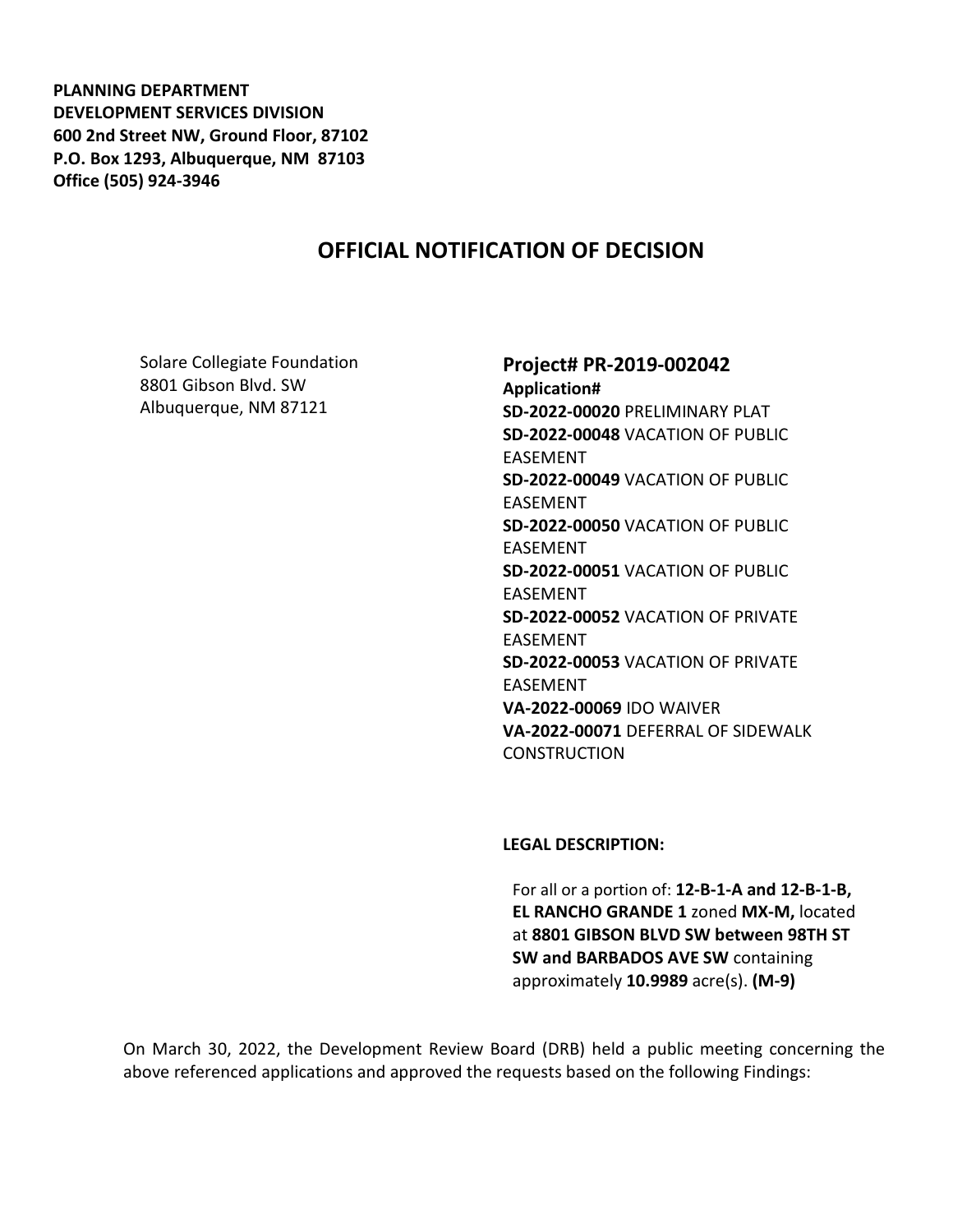Official Notice of Decision Project # PR-2019-002042 Applications# SD-2022-00020, SD-2022-00048, SD-2022-000049, SD-2022-00050, SD-2022-00051, SD-2022-00052, SD-2022-00053, VA-2022-00069, VA-2022-00071 Page 2 of 4

#### **SD-2022-00020 PRELIMINARY PLAT**

- 1. This Preliminary Plat subdivides 2 existing tracts into 75 lots and 6 tracts. The Preliminary Plat vacates and grants easements as depicted on the Plat.
- 2. The property is zoned MX-M. Future development must be consistent with the underlying zone districts.
- 3. An Infrastructure List was approved with this Plat. A recorded Infrastructure Improvements Agreement (IIA) is needed prior to the final DRB sign-off of the Final Plat.
- 4. The applicant provided the required notice as outlined in the IDO Table 6-1-1.

### **SD-2022-00048 VACATION OF PUBLIC EASEMENT**

- 1. The applicant proposes to vacate a 10-foot PNM recorded on February 22, 2001.
- 2. The applicant justified the vacation request for the easement pursuant to 14-16-6-6-(M)(3) of the IDO. The PNM easement is not used by PNM and is not required for access to PNM faciliites.

### **SD-2022-00049 VACATION OF PUBLIC EASEMENT**

- 1. The applicant proposes to vacate a 50-foot permanent access road and waterline easement recorded on Ocober 25, 1985.
- 2. The applicant justified the vacation request for the easement pursuant to 14-16-6-6-(M)(3) of the IDO. The permanent access road and waterline easement is vacant and will not be used.

### **SD-2022-00050 VACATION OF PUBLIC EASEMENT**

- 1. The applicant proposes to vacate an existing public drainage covenant easement recorded on September 17, 2019.
- 2. The applicant justified the vacation request for the easement pursuant to 14-16-6-6-(M)(3) of the IDO. This area was intended to be a drainage pond, which is no longer needed pursuant to the approved grading and drainage plan.

### **SD-2022-00051 VACATION OF PUBLIC EASEMENT**

- 1. The applicant proposes to vacate an existing 20-foot public permanent waterline easement recorded on October 25, 1985.
- 2. The applicant justified the vacation request for the easement pursuant to 14-16-6-6-(M)(3) of the IDO. The waterline easement is vacant and will not be used.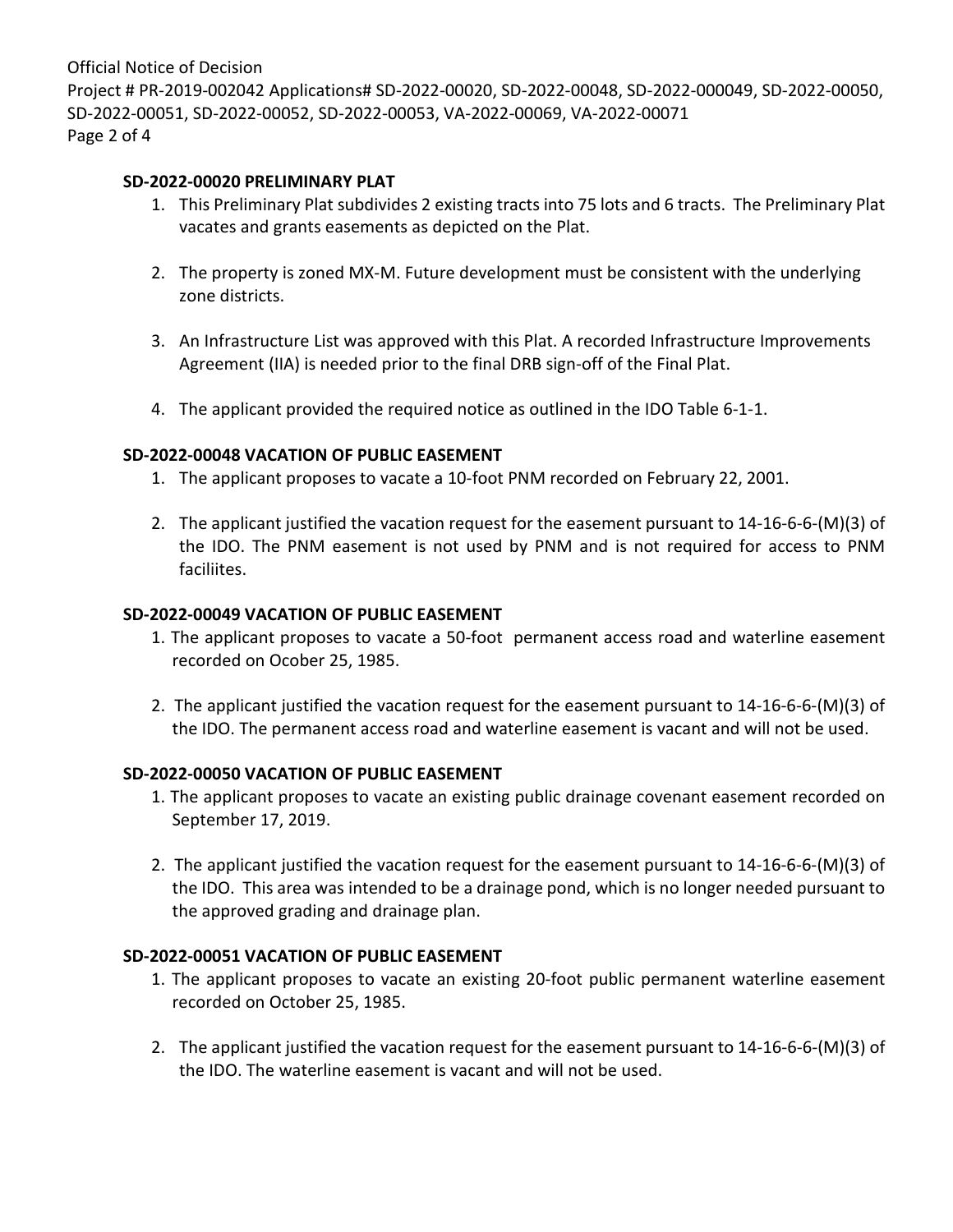Official Notice of Decision Project # PR-2019-002042 Applications# SD-2022-00020, SD-2022-00048, SD-2022-000049, SD-2022-00050, SD-2022-00051, SD-2022-00052, SD-2022-00053, VA-2022-00069, VA-2022-00071 Page 3 of 4

#### **SD-2022-00052 VACATION OF PRIVATE EASEMENT**

- 1. The applicant proposes to vacate a 25-foot private storm drain easement recorded on December 12, 2019.
- 2. The applicant justified the vacation request for the easement pursuant to 14-16-6-6-(M)(3) of the IDO. The storm drain easement will be relocated with the subdivision development.

### **SD-2022-00053 VACATION OF PRIVATE EASEMENT**

- 11. The applicant proposes to vacate an existing private access easement recorded on December 12, 2019.
- 2. The applicant justified the vacation request for the easement pursuant to 14-16-6-6-(M)(3) of the IDO. The applicant proposes the dedication of a public street on the eastern portion of the subject property, replacing the private access easement.

#### **VA-2022-00069 IDO WAIVER**

- 1. The applicant proposes a waiver to permit rear yards for the lots along Gibson Boulevard, an arterial street. 5-4(F)(2)(b) discourages layouts where the rear lot line is adjacent to a collector or arterial street.
- 2. The request is justified per 14-16-6-6(P)(3) of the IDO. Gibson Boulevard will incorporate deeper rear yards, landscape buffers, and a multi-use trail, and the requested waiver will not cause material impacts on surrounding properties.
- 3. The applicant provided the required notice as outlined in the IDO Table 6-1-1.

### **VA-2022-00071 TEMPORARY DEFERRAL OF SIDEWALK CONSTRUCTION**

- 1. The applicant proposes the temporary deferral of sidewalk construction along roadways as depicted on the exhibit in the application submittal. The sidewalks within the subdivision will be constructed with the development of each single-family home so when the subdivision is complete there will not be gaps in the sidewalk system.
- 2. Transportation engineering had no objections.

APPEAL: If you wish to appeal this decision, you must do so within 15 days of the DRB's decision or by **APRIL 14, 2022.** The date of the DRB's decision is not included in the 15-day period for filing an appeal, and if the 15<sup>th</sup> day falls on a Saturday, Sunday or Holiday, the next working day is considered as the deadline for filing the appeal.